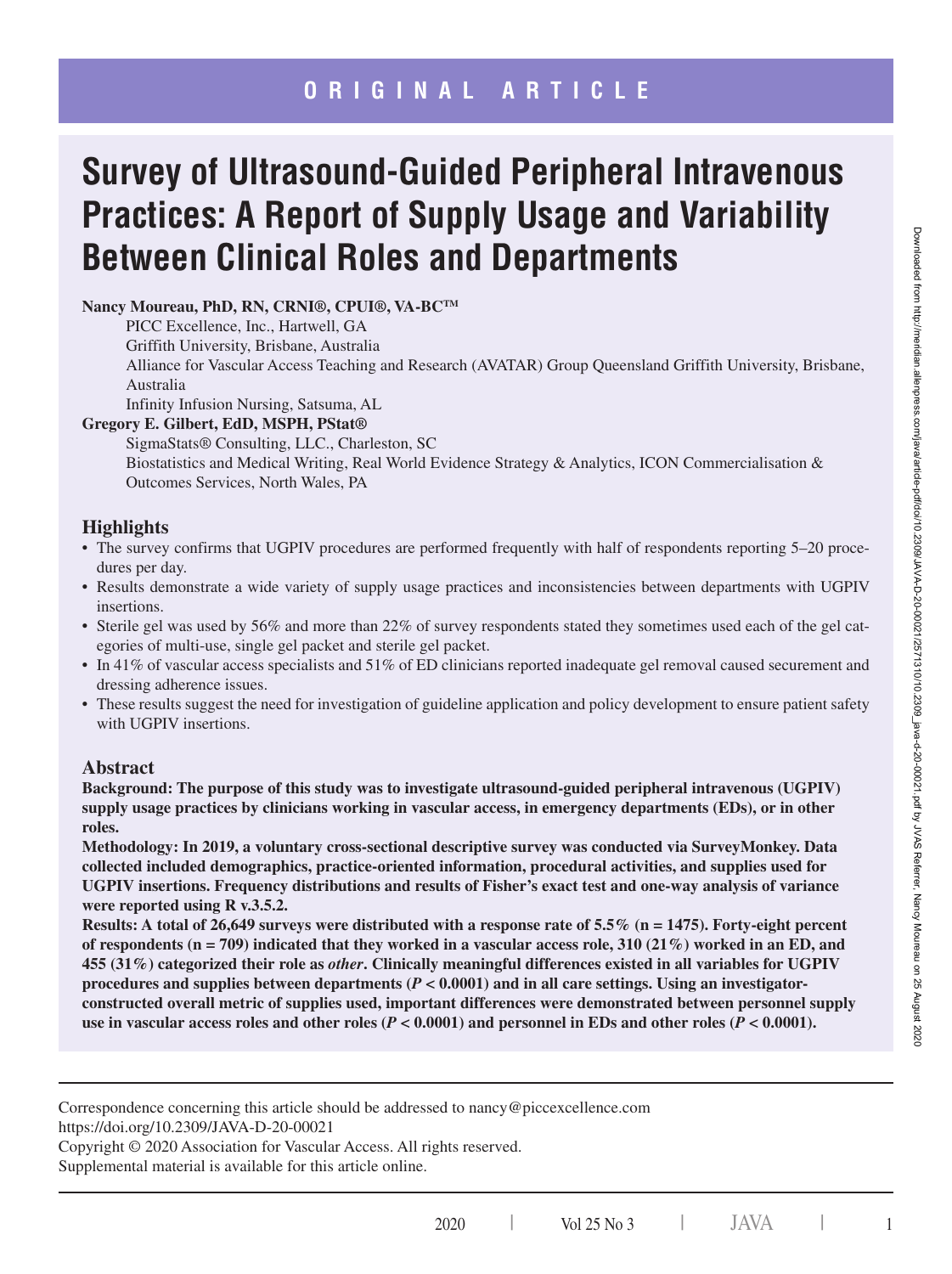**Conclusions: Use of supplies for UGPIV insertions varies by department. The variability in supply usage for UGPIV insertions revealed by this survey suggests a need for clinical education on guideline application and evaluation of compliance with policies to promote standardization of supplies for UGPIV insertion.**

**Keywords: ultrasound, infection, intravenous, surveys and questionnaires, vascular access devices**

# **Background**

**P** eripheral intravenous (PIV) catheters are the most common devices used to deliver medications, fluids, blood products, and nutrition. Approximately 2 billion PIV catheters are inserted worldwide every year.<sup>1</sup> The impact of the aging population, increasing numbers of difficult access patients, and usage of irritating intravenous medication treatments make it increasingly difficult to successfully establish a PIV. Many other factors complicate successful PIV insertion including obesity, IV drug use, and conditions such as diabetes, cancer, and sickle cell disease.<sup>2</sup> Ultrasound-guided peripheral cannulation has made it possible to improve PIV access success for patients with known difficult access veins (Supplemental Figure S1, available online). $3,4$ 

Estimates for incidence of difficult access are nearly 60% of patients, or 1 of every 2 patients in acute care.<sup>5</sup> As a result, ultrasound-guided PIV (UGPIV) insertions are being used to ensure PIV placement success.6,7 As new devices and practices emerge, it is necessary to consider gaps in procedural asepsis, evaluate areas of noncompliance, and apply current guidelines to policies to ensure ongoing safety for patients.

The purpose of this study was to collect data on supplies used for UGPIV insertion to compare vascular access practices among clinical departments, in the emergency department (ED) setting, and by personnel in other roles.

#### **Methods**

This investigation was approved under exemption by IntegReview Institutional Review Board and conducted in accordance with the tenets espoused in the Declaration of Helsinki.<sup>8</sup> No identifying information was collected, and completion of the survey was taken as assent to participate. The survey tool was developed, validated within 2 groups of clinicians, revised, and finalized in electronic format.

A voluntary cross-sectional descriptive online 34-question survey was developed and integrated into SurveyMonkey (SVMK, San Mateo, CA) software. The survey link was distributed to approximately 26,649 email addresses sourced from attendees at meetings of the Association for Vascular Access, the Emergency Nurses Association, and an online educational database (PICC Excellence, Hartwell, GA). In addition, survey link invitations were posted to clinical groups on Facebook (Menlo PArk, CA) and LinkedIn (Mountain View, CA).

Survey data were exported to a file for download in a comma-separated value format. Data collection included information on demographics, procedure, and perception of usage, the importance of supplies, timing of current and perceived procedural activities associated with UGPIV. *Specialty* was entered as free-form text and categorized into a vascular access position, an ED position, or another position.

Facilities were categorized into inpatient, outpatient, or other facilities. The number of beds in the facilities were also categorized. Frequencies and row percentages were calculated. Due to the small cell size, Fisher's exact test was used to assess data for associations. To assess lack of standardization in overall PIV insertion procedure, 13 survey questions dealing with supply use were coded numerically according to best practices. Two points were awarded if best practices were always followed, 1 point if those practices were sometimes followed, and 0 points if the practices were not followed. Five practices were chosen as best practices (e.g., using IV start kits) and reverse coded (i.e., coded as 0 for always being used and 2 for not being used). A composite score was constructed by summing the 13 scored variables. The composite score was assessed for normality using a normal probability plot, the Anderson-Darling, Shapiro-Francia, and Shapiro-Wilk tests. One-way analysis of variance was used to detect any differences in roles using an a priori  $\alpha$  level of 0.05. In the event data were judged as not normally distributed, the composite score was rank transformed. To control the experiment-wise error rate for pairwise comparisons, the Tukey-Kramer methodology was used for post hoc pairwise comparisons. This procedure is known as the preferred test for all pairwise contrasts when sample sizes are unequal. All analyses were done using R v.3.5.2.

#### **Results**

Of the 26,649 potential respondents, 1475 (5.5%) participated in the survey. The response rate was consistent or higher than other similar surveys.<sup>9</sup> The demographics contained a high percentage of respondents ( $n = 1354, 92\%$ ) who were employed by inpatient hospital facilities. Ninety-seven respondents (7%) worked for outpatient facilities, 18 respondents (1%) worked in other types of facilities including home health, and 6 respondents did not indicate facility type. For the bed size of the facility, a small percentage of respondents (n = 212, 16%) worked in facilities with fewer than 100 beds, a quarter of respondents  $(n = 307, 23\%)$  worked in facilities with 100 to 249 beds, onethird (n = 454, 34%) worked in facilities with 250 to 499 beds, 17% (n = 230) worked in facilities with 500 to 799 beds, 5% (n  $= 65$ ) worked in institutions with 800 to 999 beds, and 5% (n = 70) worked in facilities with more than 1000 beds.

For the question assessing level of employment, most respondents ( $n = 1197, 83\%$ ) were full-time employees, 208 (14%) were employed part-time, and 35 (2%) were casual employees. Of the respondents who were clinicians, 30% had 6 to 15 years of work experience ( $n = 435, 30\%$ ) or 16 to 30 years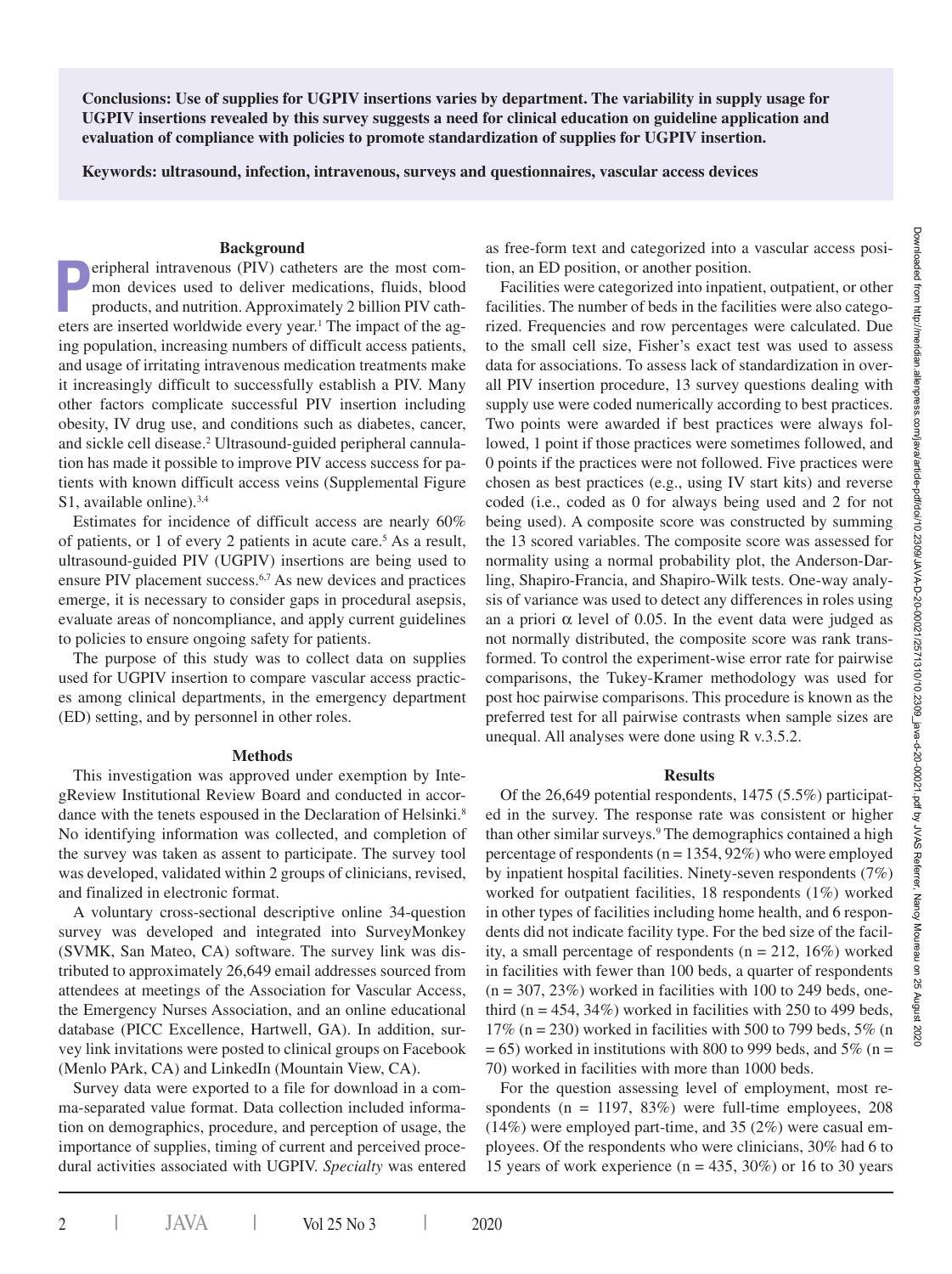of work experience ( $n = 442, 30\%$ ). Twenty-three percent ( $n =$ 345) had 30 or more years of experience, and 16% percent (n  $= 233$ ) had 0 to 5 years of experience. Almost half (n = 709, 48%) of respondents worked in a vascular access position, almost a quarter ( $n = 310, 21\%$ ) worked in an ED, and 455 (31%) worked in a department categorized as *other* inclusive of various departments of acute care, education, administration, home care, home infusion, and outpatient services.

# *Supply Use: Start Kits, Transducer/Probe Protection, Skin Antisepsis*

Within respondents for supply use incorporating kits with UGPIV insertion, almost two-thirds ( $n = 667, 65\%$ ) of the respondents always used an IV start kit, with the remainder split between *sometimes* or *never use* (n = 176, 17% and n = 190, 18%, respectively). Over three-quarters of respondents (n = 779, 77%) do not use a kit designated specifically for UGPIV, and an almost equal number always ( $n = 145$ , 14%) or sometimes ( $n = 88, 9\%$ ) used an UGPIV kit.

For the transducer/probe protection question, respondents used a transparent dressing positioned over the face of the transducer/probe in 31% ( $n = 318$ ). In a surprisingly large proportion of respondents, more than half of the vascular access clinicians surveyed ( $n = 172, 54\%$ ), nearly 1 in 5 of the ED personnel ( $n = 60$ ), and 27% ( $n = 86$ ) of respondents in other positions reported always using transparent dressing for the transducer/probe protection. One-quarter of respondents ( $n = 222$ , 22%) sometimes or always used an UGPIV-specific dressing that separates the transducer/probe and gel from skin contact.

Additional questions for transducer/probe protection measured importance and the use of sterile covers. When asked about the importance of using an ultrasound transducer/probe cover during the procedure,  $11\%$  (n = 111) stated it was not important, while  $69\%$  (n = 726) said it was very important. Over one-third of all respondents ( $n = 380, 37\%$ ) and over half of all vascular access personnel (n = 224, 59%) always use a sterile transducer/probe cover. The remainder of responses were approximately equally divided between *sometimes use* (n = 254,  $24\%$ ) and *never use* (n = 405, 29%). In the group of respondents stating *sterile probe cover not used* (n = 406), slightly over half were vascular access personnel ( $n = 212, 59\%$ ), and approximately one-quarter for ED  $(n = 88, 22\%)$  and other personnel ( $n = 105, 26\%$ ). In comparison of transparent dressing usage versus sterile probe cover, respondents were almost equally divided between *always used transparent dressings* (n = 319, 31%) and *always used sterile probe covers* (n = 380, 37%), with the remaining percentages split between *sometimes* and *never* in both categories.

In the category of skin disinfection, a supermajority of respondents always used chlorhexidine with alcohol (CHG + ETOH;  $n = 935$ , 89%) to clean the skin before procedure. Two percent ( $n = 26$ ) of respondents sometimes use CHG + ETOH, while  $8\%$  (n = 85) indicated they did not use it. Twenty-two percent of participants ( $n = 215$ ) sometimes use alcohol wipes, and  $6\%$  (n = 59) indicated they always use only alcohol wipes. It is interesting to note that *always* was selected for using an alcohol wipe only in  $36\%$  (n = 21) of vascular access positions,  $34\%$  (n = 14) in ED positions, and  $41\%$  (n = 24) of other. Nearly three-quarters of respondents ( $n = 723, 73\%$ ) do not use alcohol wipes alone, indicating they use a combined approach.

In consideration of overall supply usage, the row percentages, frequencies, and *P* values related to supply use are reported in Table 1. Meaningful statistical differences existed within most of the questions in terms of supply use. The only 2 questions for which differences were not clinically meaningful were whether an IV start kit was used  $(P = 0.8334)$  and whether individual supplies were used versus a kit  $(P = 0.2897)$ . Use of an IV start kit or of individual supplies versus kits did not vary by the setting in which respondents practiced or their roles (Table 1). For almost all categories of supply use, those in vascular access positions always used supplies more than *sometimes*, reflecting a level of consistency in the choice of *always* or *never*, and these supply use choices never showed a monotonic decreasing pattern. The exceptions to this pattern were that  $19\%$  (n = 5) in a vascular access role did not use CHG + ETOH, 46% (n = 12) of those in ED positions *did not use*, and other positions 35% (n = 9) *did not use*. The only other exception was always using an alcohol wipe only  $36\%$  (n = 21) for vascular access,  $24\%$  (n = 14) for ED position, and  $41\%$  (n = 24) other position. In general, respondents who work in an ED used fewer supplies than the other personnel. Supplies were used most by those in vascular access positions, followed by those who chose *other* as their position. However, almost half  $(n = 12, 46\%)$  those in ED positions indicated that they do not use CHG + ETOH (Table 1).

## *Supply Use: Gloves and Gels*

The category reporting glove usage showed nearly 60% of respondents ( $n = 590, 58\%)$  always use unsterile clean gloves for IV placement. The remainder were about equally divided on *sometimes using* or *never using* unsterile gloves (n = 201, 20% and  $n = 220$ , 22%, respectively). Almost half ( $n = 472$ , 45%) stated they did not use sterile gloves for IV placement. A slightly larger percentage of 30% ( $n = 312$ ) versus 24% (n = 254) always used sterile gloves as compared with those who used sterile gloves only sometimes. Row percentages, frequencies, and *P* values of unsterile clean glove use and sterile glove use are reported in Table 2. As with supply use, respondents in vascular access positions were most likely to use sterile gloves (Table 2). Statistically significant, clinically meaningful differences existed in all variables  $(P < 0.0001)$ . Generally, those in ED positions were less frequent users of sterile gloves.

For gel usage, the choices of *multi-use*, *nonsterile gel packet*, and *sterile gel packet* were reported by survey respondents. A little over half of the respondents ( $n = 553, 54\%$ ) did not use a multi-use gel, while the remaining respondents were almost equally split between *always* (n = 237, 23%) and *sometimes* using  $(n = 225, 22\%)$  the multi-use gel. About two-thirds of respondents ( $n = 660, 66\%$ ) reported never using a nonsterile gel packet. About one-quarter of respondents (24%, n = 241, 24%) said they use a nonsterile gel packet sometimes, whereas only about  $10\%$  (n = 97) stated they always do so. Over half (n = 580, 56%) of respondents indicated they always use a sterile gel packet. About the same percentage stated they sometimes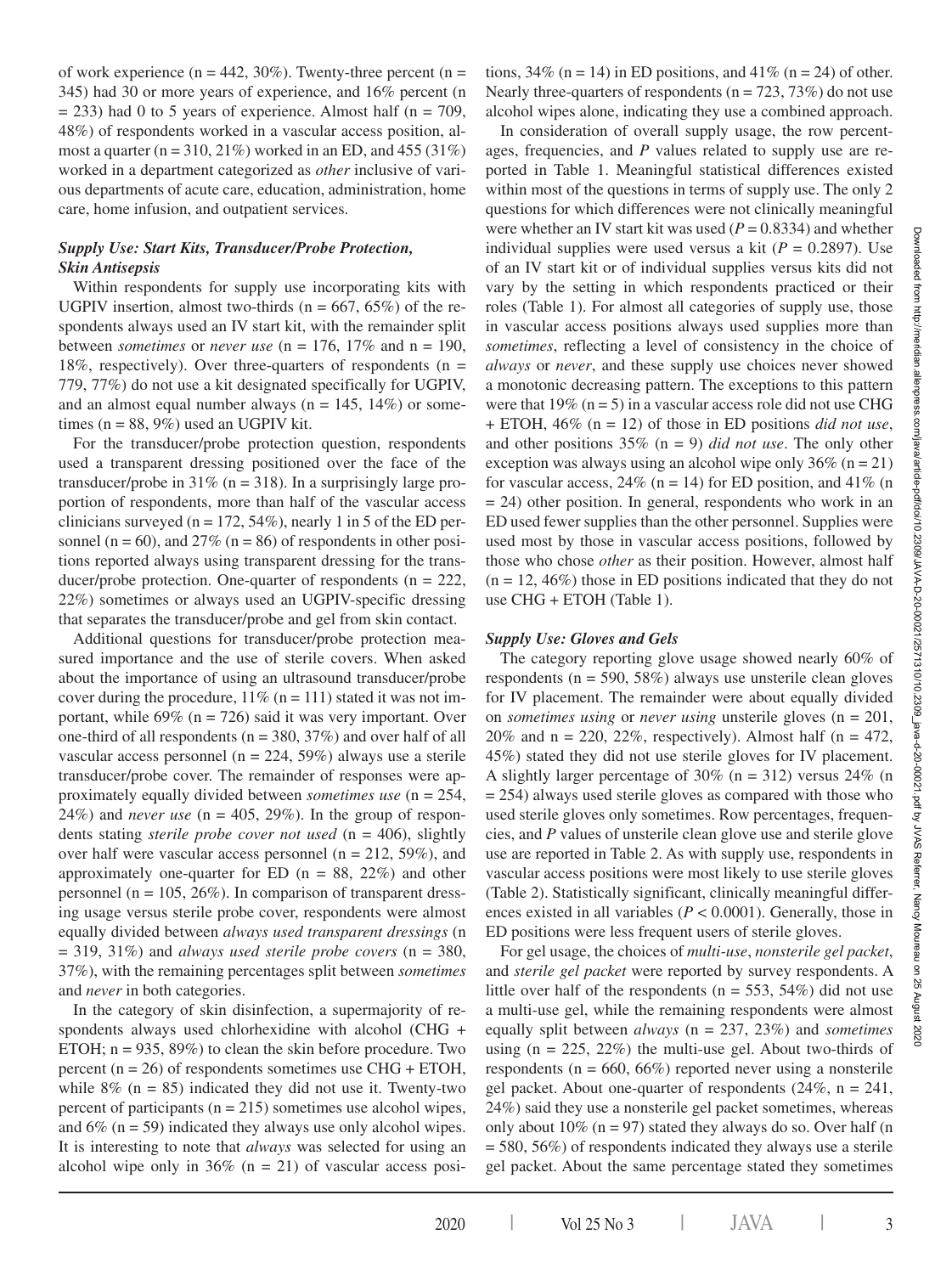# *Table 1.* **Row Percentages (Frequencies) and** *P* **Values for Fisher's Exact Test for Nonrandom Association Between Respondent Position Versus Supply Use**

|                                                                                        | <b>Positions</b>          |                                |              |               |                |
|----------------------------------------------------------------------------------------|---------------------------|--------------------------------|--------------|---------------|----------------|
| Question: How often do you use the following supplies with<br><b>UGPIV insertions?</b> | <b>Vascular</b><br>access | <b>Emergency</b><br>department | <b>Other</b> | <b>Totals</b> | <b>P</b> value |
| IV start kit                                                                           |                           |                                |              |               |                |
| Always used                                                                            | 56 (371)                  | 19 (125)                       | 26 (171)     | 65 (668)      | 0.8334         |
| Sometimes used                                                                         | 56 (99)                   | 16(28)                         | 28 (49)      | 17 (176)      |                |
| Not used                                                                               | 57 (108)                  | 16(30)                         | 27(52)       | 18 (190)      |                |
| Kit designated for UGPIV                                                               |                           |                                |              |               |                |
| Always used                                                                            | 53 (77)                   | 11(16)                         | 36(52)       | 14 (145)      | 0.0086         |
| Sometimes used                                                                         | 48 (42)                   | 22(19)                         | 31(27)       | 9(88)         |                |
| Not used                                                                               | 57 (443)                  | 19 (148)                       | 24 (188)     | 77 (780)      |                |
| Separate individual supplies, not a kit                                                |                           |                                |              |               |                |
| Always used                                                                            | 59 (250)                  | 17(71)                         | 24(101)      | 41 (422)      | 0.2897         |
| Sometimes used                                                                         | 55 (192)                  | 17(58)                         | 29 (101)     | 34 (351)      |                |
| Not used                                                                               | 53 (134)                  | 21(53)                         | 27(68)       | 25 (256)      |                |
| Transparent dressing positioned over probe                                             |                           |                                |              |               |                |
| Always used                                                                            | 53 (170)                  | 19(61)                         | 27(87)       | 31 (319)      | 0.0019         |
| Sometimes used                                                                         | 48 (101)                  | 26(54)                         | 26(55)       | 21(210)       |                |
| Not used                                                                               | 61 (303)                  | 14 (69)                        | 25 (123)     | 48 (495)      |                |
| Sterile probe cover                                                                    |                           |                                |              |               |                |
| Always used                                                                            | 59 (224)                  | 11(43)                         | 30(113)      | 37 (380)      | 0.0004         |
| Sometimes used                                                                         | 57 (144)                  | 21(54)                         | 22(56)       | 24 (254)      |                |
| Not used                                                                               | 52 (212)                  | 22 (88)                        | 26 (105)     | 39 (406)      |                |
| Other UGPIV-specific dressing for probe                                                |                           |                                |              |               |                |
| Always used                                                                            | 49 (46)                   | 17(16)                         | 33(31)       | 9(93)         | 0.0485         |
| Sometimes used                                                                         | 47(61)                    | 25(32)                         | 28 (36)      | 13 (129)      |                |
| Not used                                                                               | 58 (459)                  | 17 (134)                       | 25 (194)     | 78 (788)      |                |
| Chlorhexidine with alcohol                                                             |                           |                                |              |               |                |
| Always used                                                                            | 59 (551)                  | 16 (146)                       | 25 (238)     | 89 (936)      | < 0.0001       |
| Sometimes used                                                                         | 38 (32)                   | 29(25)                         | 33(28)       | 8(85)         |                |
| Not used                                                                               | 19(5)                     | 46 (12)                        | 35(9)        | 2(26)         |                |
| Alcohol wipe(s) only                                                                   |                           |                                |              |               |                |
| Always used                                                                            | 36(21)                    | 24(14)                         | 41(24)       | 6(59)         | 0.0229         |
| Sometimes used                                                                         | 54 (117)                  | 19(40)                         | 27(58)       | 22 (215)      |                |
| Not used                                                                               | 58 (416)                  | 17 (126)                       | 25 (181)     | 73 (724)      |                |

UGPIV = ultrasound-guided peripheral intravenous; IV = intravenous.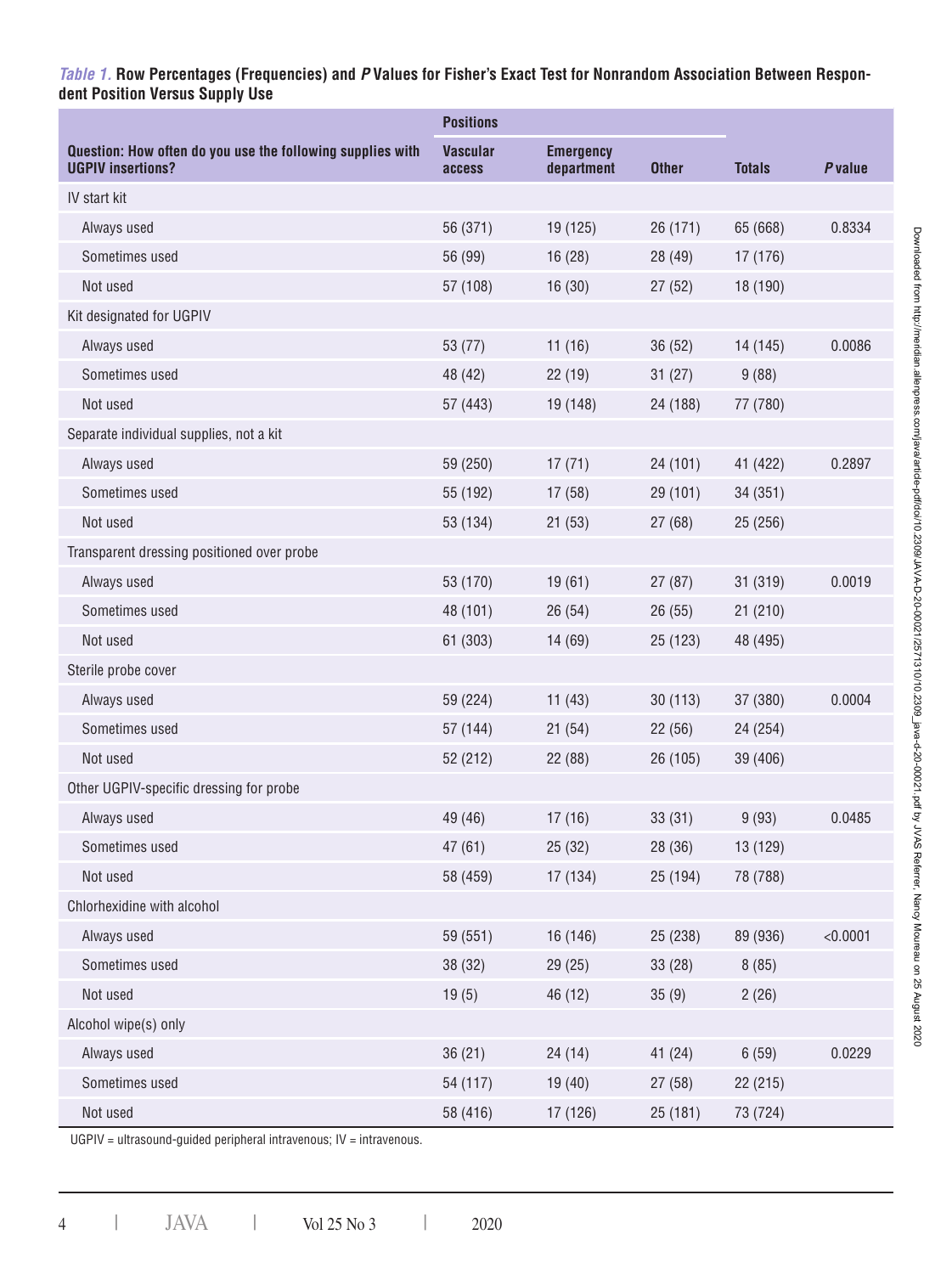|                                                                                        | <b>Positions</b>          |                                |              |               |                |  |
|----------------------------------------------------------------------------------------|---------------------------|--------------------------------|--------------|---------------|----------------|--|
| Question: How often do you use the following supplies with<br><b>UGPIV insertions?</b> | <b>Vascular</b><br>access | <b>Emergency</b><br>department | <b>Other</b> | <b>Totals</b> | <b>P</b> value |  |
| Unsterile glove usage                                                                  |                           |                                |              |               |                |  |
| Always used                                                                            | 55 (322)                  | 23 (135)                       | 23 (133)     | 58 (591)      | < 0.0001       |  |
| Sometimes used                                                                         | 54 (109)                  | 17(34)                         | 29 (58)      | 20(201)       |                |  |
| Not used                                                                               | 60 (131)                  | 6(14)                          | 34 (75)      | 22 (220)      |                |  |
| Sterile glove usage                                                                    |                           |                                |              |               |                |  |
| Always used                                                                            | 59 (183)                  | 9(27)                          | 33 (102)     | 30 (312)      | < 0.0001       |  |
| Sometimes used                                                                         | 57 (146)                  | 19(48)                         | 24(60)       | 24 (254)      |                |  |
| Not used                                                                               | 53 (251)                  | 23 (109)                       | 24 (112)     | 46 (473)      |                |  |
| Gel bottle multi-use                                                                   |                           |                                |              |               |                |  |
| Always used                                                                            | 51(121)                   | 21(50)                         | 28 (66)      | 23 (237)      | 0.0006         |  |
| Sometimes used                                                                         | 46 (104)                  | 24 (54)                        | 30(67)       | 22 (225)      |                |  |
| Not used                                                                               | 61 (338)                  | 14 (79)                        | 25 (136)     | 55 (554)      |                |  |
| Nonsterile gel packet usage                                                            |                           |                                |              |               |                |  |
| Always used                                                                            | 48 (47)                   | 25(24)                         | 27(26)       | 10(97)        | < 0.0001       |  |
| Sometimes used                                                                         | 44 (107)                  | 24 (59)                        | 31(75)       | 24 (241)      |                |  |
| Not used                                                                               | 60 (399)                  | 15 (99)                        | 25 (162)     | 66 (661)      |                |  |
| Sterile gel packet usage                                                               |                           |                                |              |               |                |  |
| Always used                                                                            | 64 (371)                  | 13(75)                         | 23 (134)     | 56 (581)      | < 0.0001       |  |
| Sometimes used                                                                         | 49 (116)                  | 21(50)                         | 30(70)       | 23 (236)      |                |  |
| Not used                                                                               | 45 (100)                  | 26(57)                         | 29 (64)      | 21(221)       |                |  |
| Aseptic technique compromised during clean                                             |                           |                                |              |               |                |  |
| Yes                                                                                    | 52(61)                    | 25(29)                         | 23(27)       | 12(118)       | 0.0010         |  |
| Unsure/possibly                                                                        | 53 (258)                  | 21(101)                        | 26 (128)     | 51 (487)      |                |  |
| N <sub>o</sub>                                                                         | 63 (217)                  | 11(39)                         | 25(87)       | 36 (343)      |                |  |
| Has inadequate gel removal resulted in dressing failure?                               |                           |                                |              |               |                |  |
| Yes                                                                                    | 52 (222)                  | 20(86)                         | 28 (117)     | 45 (425)      | 0.0210         |  |
| Unsure/possibly                                                                        | 58 (141)                  | 20(48)                         | 22(54)       | 26 (244)      |                |  |
| $\rm No$                                                                               | 62 (173)                  | 13(35)                         | 25(70)       | 29 (278)      |                |  |
| How many times has inadequate gel removal resulted in dressing or securement failure?  |                           |                                |              |               |                |  |
| 1 out of 10 (10%)                                                                      | 59 (369)                  | 16(101)                        | 25(155)      | 70 (625)      | 0.0430         |  |
| 2 out of 10 (10%)                                                                      | 50(74)                    | 23(35)                         | 27(40)       | 17(150)       |                |  |
| 3 out of 10 (10%)                                                                      | 36(22)                    | 30(18)                         | 34(21)       | 7(61)         |                |  |
| 4 out of 10 (10%)                                                                      | 56(9)                     | 25(4)                          | 19(3)        | 2(16)         |                |  |
| 5 out of 10 (10%)                                                                      | 46(6)                     | 15(2)                          | 38(5)        | 2(13)         |                |  |
| $\geq$ 6 out of 10 (60% or greater)                                                    | 63 (17)                   | 15(4)                          | 22(6)        | 3(27)         |                |  |

*Table 2.* **Row Percentages (Frequencies) and** *P* **Values for Fisher's Exact Test for Nonrandom Association Between Respondent Position Versus Multi-Use Gel Bottle Use, Aseptic and Sterile Glove Use, and Aseptic and Sterile Gel Use**

UGPIV = ultrasound-guided peripheral intravenous.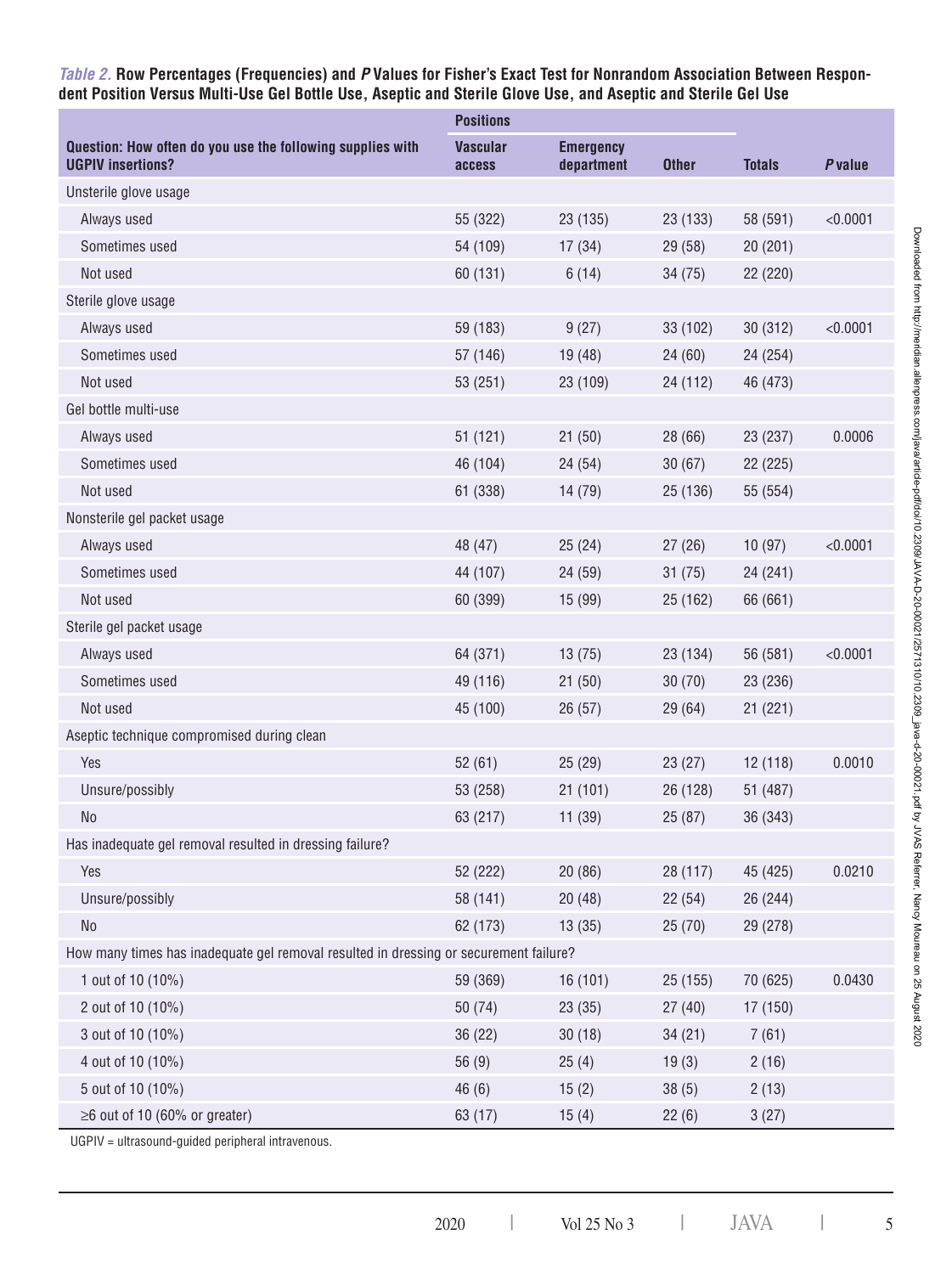use (n = 236, 23%) or did not use (n = 221, 21%) a sterile gel packet. Row percentages, frequencies, and *P* values of nonsterile gel use and sterile gel use are reported in Table 2. As with supply use, respondents in vascular access positions were most likely to use nonsterile and sterile gel (Table 2). Statistically significant, clinically meaningful differences existed in all variables ( $P < 0.0001$ ). Generally, those in ED positions were less frequent users of sterile gel, with an almost even distribution across all categories of multi-use, nonsterile gel packet, and sterile gel packets. Variation for the UGPIV procedure gel usage was most significant in the responses of *sometimes* and with responses showing even distribution throughout the answer categories.

The ability to maintain aseptic technique was an area of focus for the survey. Responses were collected on whether aseptic technique was ever compromised with gel clean-up after the procedure. A meaningful statistical difference existed in the responses, demonstrating compromise of aseptic technique during gel clean-up ( $P = 0.0010$ ). Over half the vascular access specialists ( $n = 61, 52\%$ ) indicated it was compromised. However, substantially smaller percentages of ED personnel and other staff (n = 29, 25% versus  $n = 27, 23\%$ , respectively) indicated the aseptic technique was not compromised during clean-up. Eleven percent  $(n = 61)$  of vascular access personnel said the aseptic technique was compromised, while  $40\%$  (n = 217) stated the aseptic technique was not compromised, and a surprising almost half ( $n = 258$ , 48%) reported they were unsure if aseptic technique was maintained. Seventeen percent of ED personnel  $(n = 29)$  responded that aseptic technique was compromised, while  $23\%$  (n = 39) stated aseptic technique was not compromised during clean-up. Eleven percent  $(n = 27)$  of other personnel indicated aseptic technique was compromised, and a little over one-third of other personnel ( $n = 87, 36\%$ ) indicated aseptic technique was not compromised.

In measuring responses for time during postprocedure UG-PIV clean-up,  $45\%$  (n = 241) of vascular access personnel took less than 30 seconds to clean gel from the area after cannulation compared to  $28\%$  (n = 47) of ED personnel and  $33\%$  (n = 81) of other personnel. Forty percent  $(n = 214)$  of vascular access personnel took 30 seconds to 1 minute to clean gel from the area after cannulation compared to a little over half ( $n = 93$ , 56%) the ED personnel and 44% ( $n = 106$ ) of others. Most of the balance of personnel took 1 to 2 minutes (13% vascular access, 12% ED personnel, and 19% other staff).

After clean-up of the gel from the procedure, some residual gel may remain on the skin and interfere with the adhesion of the dressing (Supplemental Figures S2 and S3, available online). A large margin of vascular access personnel (n = 222, 41%) reported inadequate gel removal, resulting in transparent dressing adhesion failure. A lower percentage of vascular access personnel reported inadequate gel removal compared to ED personnel and other staff (41% versus 51% versus 49%, respectively), while a higher percentage reported that inadequate gel removal did not result in adhesion (32% versus 21% versus 29%, respectively). Nearly equal numbers across the groups reported that inadequate gel removal caused dressing failure: 26% (n = 141), 28% (n = 48), and 22% (n = 54), respectively.

In consideration of the potential breaks in aseptic technique during clean-up and difficulties with residual gel on the skin, a question regarding use of specialty gel-free insertion dressings was added to the survey. Respondents were surveyed regarding their usage of specialty UGPIV gel-free dressings (Supplemental Figure S4, available online). Among all the respondents, a smaller margin of respondents ( $n = 82, 9\%$ ) indicated that they used a gel-free type of UGPIV dressing to separate the transducer/probe and gel from skin contact at the insertion site. Of this group,  $54\%$  (n = 44) were in a vascular access role,  $29\%$  (n  $= 16$ ) ED, and 27% (n  $= 22$ ) others.

#### *Best Practices*

Measurement of best practices with UGPIV supply selection and usage was established based on guidelines and consistency with supply selection. Descriptive results for the researcher-created best practice metric can be found in Table 3.

The best practice metric was judged as inconsistently distributed. Because the composite score was judged not to be normally distributed, it was rank transformed and used as the dependent variable in a 1-way analysis of variance. In other words, instead of the analysis being done on the mean values, it was done on the mean ranks. The omnibus F test demonstrated a meaningful difference between positions ( $F_{2,1471} = 13.99$ , *P* < 0.0001). Important differences were demonstrated between personnel in vascular access positions and in other positions  $(P < 0.0001)$  and personnel in ED positions and other positions (*P* < 0.0001). Overall, the individual survey questions and researcher-formulated composite scale can be interpreted to mean substantial and meaningful inconsistency in the supplies and procedures used by vascular access specialists, ED personnel, and others. These inconsistencies reflect much variation in the procedural supply usage practice with UGPIV insertions.

#### **Discussion**

Application of ultrasound has expanded beyond the doors of radiology and sonography into intensive care, EDs, and vascular access specialty teams to provide guidance for placement of PIVs. Over the past 2 decades, ultrasound application of vein visualization during catheter insertion has grown from peripherally inserted central catheters, midlines, chest-inserted central catheters, and femoral catheters to common use to facilitate

# *Table 3.* **Descriptive Statistics for Composite Score of 13 Peripheral Intravenous Insertion Use Survey Questions by Health Care Provider Role**

| <b>Position</b>      | n   | Mean $\pm$ SD | Median (IQR) |
|----------------------|-----|---------------|--------------|
| Vascular access      | 520 | $14 + 3.9$    | 14(5)        |
| Emergency department | 171 | $13 \pm 4.0$  | 13(5)        |
| Other <sup>a</sup>   | 245 | $14 + 4.6$    | 14(6)        |

 $IQR =$  interquartile range;  $SD =$  standard deviation.

<sup>a</sup> Other includes various departments and care settings of intensive care, rapid response team, telemetry, trauma, surgery, education, administration, home care, home infusion, and outpatient services.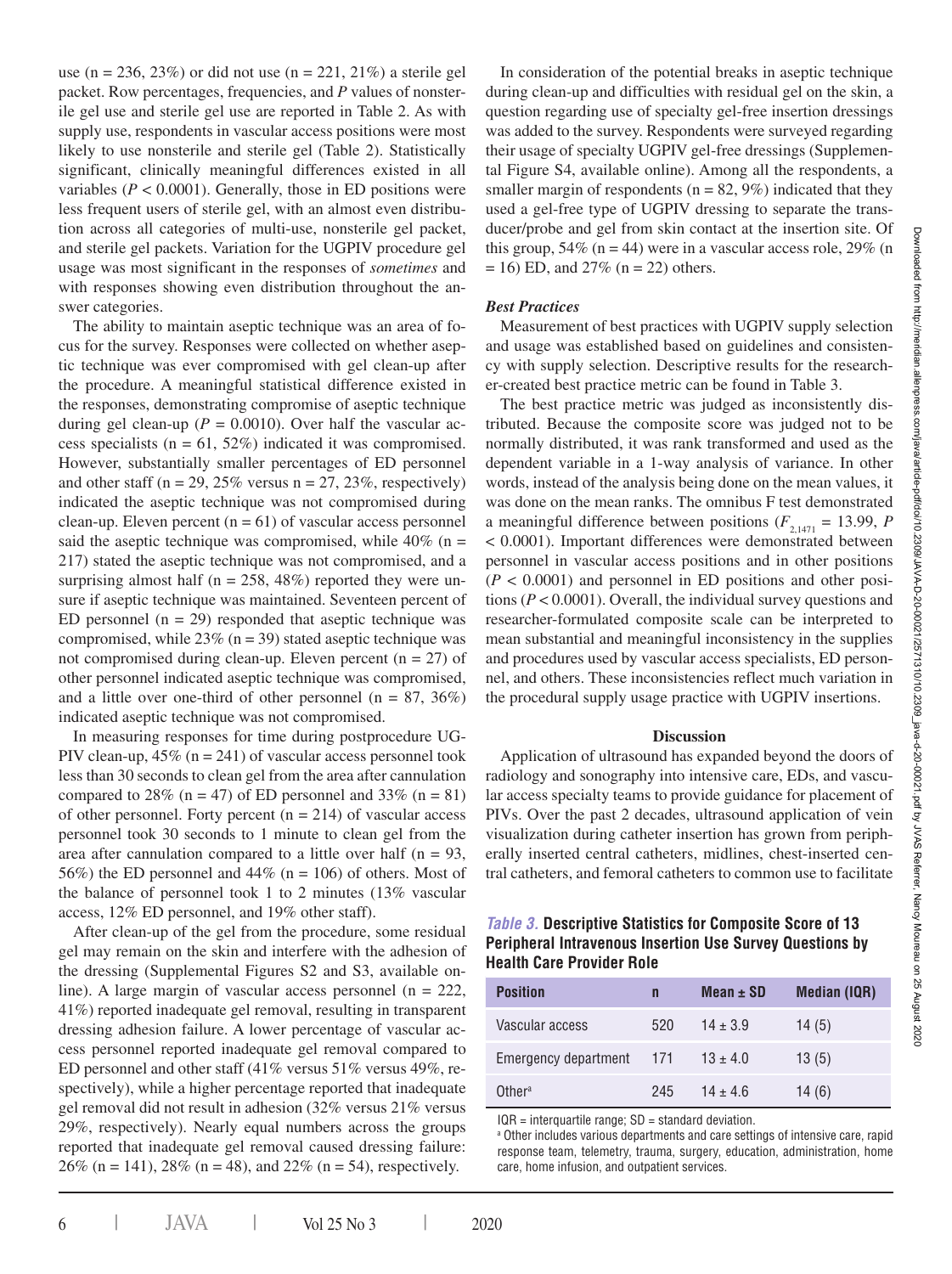PIVs for patients with difficult access. These data and survey results (Supplemental File, available online) represent the first known collection of clinical feedback on supplies used with the UGPIV procedure and differences associated with clinician usage in various departments and care settings.

Supplies commonly used with the PIV insertion procedure include IV start kits, transducer/probe protection dressings or covers, gel used for ultrasound visualization at the insertion site, skin antiseptic agents, and gloves. Insertion of PIV catheters has long been considered an aseptic procedure using sterile supplies and nonsterile gloves, as described in the work of Rowley and Clare with the Aseptic Non-Touch Technique (ANTT®), within standard ANTT practice.<sup>10</sup> Application of a sterile transducer/probe protection cover, sterile gloves, and sterile gel add a higher level of patient safety to a PIV procedure, which is inherently aseptic due to contact with the skin.

Guidelines recommend use of kits for central catheter placement as a method to promote infection prevention.<sup>11,12</sup> The Infusion Nurses Society (INS) infusion policies and procedures recommend an IV start kit as preferred for short peripheral catheter placement that may include ultrasound.13 Most respondents in the survey  $(82\%, n = 844)$  stated they used some type of IV start kit or designated UGPIV kit for the UGPIV procedure. Kits have been recommended as part of central line bundles to improve compliance with infection prevention and could be considered best practice for UGPIV insertions.<sup>11</sup> The clinicians whose survey responses indicated use of a designated UGPIV kit (23%,  $n = 233$ ) were more likely to have sterile supplies for use, such as sterile gloves, sterile transducer/probe cover, and sterile gel.14,15 While PIVs are considered a lower infection risk than central catheters, the risk of bacterial contamination with insertion of UGPIV remains a concern.<sup>16-19</sup>

According to the Association for Vascular Access (AVA) guidance document for transducer disinfection with peripheral and central catheters, a sterile transducer/probe cover should be used during any vascular access procedure including UG-PIV.20 The INS standards recommend use of a large, sterile, transparent membrane dressing over the transducer/probe or sterile sheath cover.<sup>12</sup> In this survey, almost one-third of all respondents reported no use of ultrasound transducer/probe cover or transparent dressing covers during the UGPIV procedure. The remaining two-thirds always or sometimes used transducer/probe protection. When asked how often they use transducer/probe protection,  $22\%$  (n = 232) said they did not use the protection. When asked about the importance of ultrasound transducer/probe cover protection for the UGPIV procedure,  $11\%$  (n = 111) said it was not important. Studies have shown bacterial contamination rates of up to 23% with transducer/probes.<sup>21–23</sup> Use of transducer/probe covers reduces risk of bacterial transmission, but covers or dressings do not guarantee protection. Needle penetration and cover failure have occurred.24,25 The Canadian organization Community and Hospital Infection Control Association emphasizes, in their medical gel position paper, the need to use transducer/probe protection, to avoid multi-use gel bottles, and to use single gel packets to reduce risk and subsequent infection.<sup>26</sup> Clearly, the survey results demonstrate that the use of supplies for transducer/probe protection reflects some inconsistency within all departments surveyed.

The use of transparent dressings for transducer/probe protection is controversial and discouraged in publications related to the sticky residue left on the ultrasound transducer/ probe that may ultimately result in damage to this sensitive surface.<sup>6</sup> Variation is present in size of transparent dressings used for transducer/probe protection, and application methods may not maintain asepsis. In this survey, almost one-third of respondents reported they always used transparent dressings for transducer/probe protection, with half reporting always or sometimes using this method of protection. Over 50% of vascular access personnel always used, and the combined always and sometimes represented the majority of users for transparent dressings as transducer/probe protection. Concerns over methods of application, maintenance of asepsis, and the impact of adhesives within the transparent dressing or any adhesive that contacts the ultrasound transducer/probe surface contribute to the need for further investigation in this area.

Maximum sterile barriers are not required for UGPIV insertions, although sterile gloves are suggested for use in the INS standards and the AVA guidance document.<sup>12,20</sup> Concerns over PIV bacterial infections are evident in the literature, causing many clinicians and hospitals to adopt use of sterile gloves and components. In this survey, one-third of respondents said they always used sterile gloves, one-quarter sometimes, and slightly less than half stated they used nonsterile gloves. It is those clinicians in the sometimes category who were uncertain with their supply usage with sterile gloves, sterile gel, or sterile transducer/probe protection.

In consideration for aseptic PIV insertion procedures as the standard of care, the survey reflected compromise in the cleanup time with UGPIV insertions and breaks in aseptic technique with 63% (n = 605) stating definitively *yes*, or they were *unsure/possibly* that breaks in asepsis occurred (Table 2). Only 36% (n = 343) confirmed that aseptic technique was maintained through the procedure including clean-up. The need for emphasis on aseptic practice was identified in 1 study where a protected clinical bundle resulted in a 37% reduction in primary bacteremia including PIVs and 19% reduction in PIV bacteremias alone.<sup>27</sup> In this initiative, clinicians incorporated alcoholic chlorhexidine for skin antisepsis, sterile gloves, surveillance, and other education to reduce the rate of infection and improve dwell time of PIVs.

Longer catheter dwell time is associated with increased risk of infection. Previously, guidelines from the Centers for Disease Control and Prevention recommended scheduled replacement of PIV catheters every 72 to 96 hours. Current evidence supports a clinically indicated replacement strategy, where catheters are replaced with complication identification or upon treatment completion.28,29 Ultrasound-guided PIV insertions for patients with difficult access indicate a need to preserve available veins, thus allowing the PIV to dwell until removal is indicated based on clinical need or completion of therapy. These longer dwell times place greater emphasis on the need for monitoring and application of guidelines for supply usage leading to standardization of transducer/probe protection with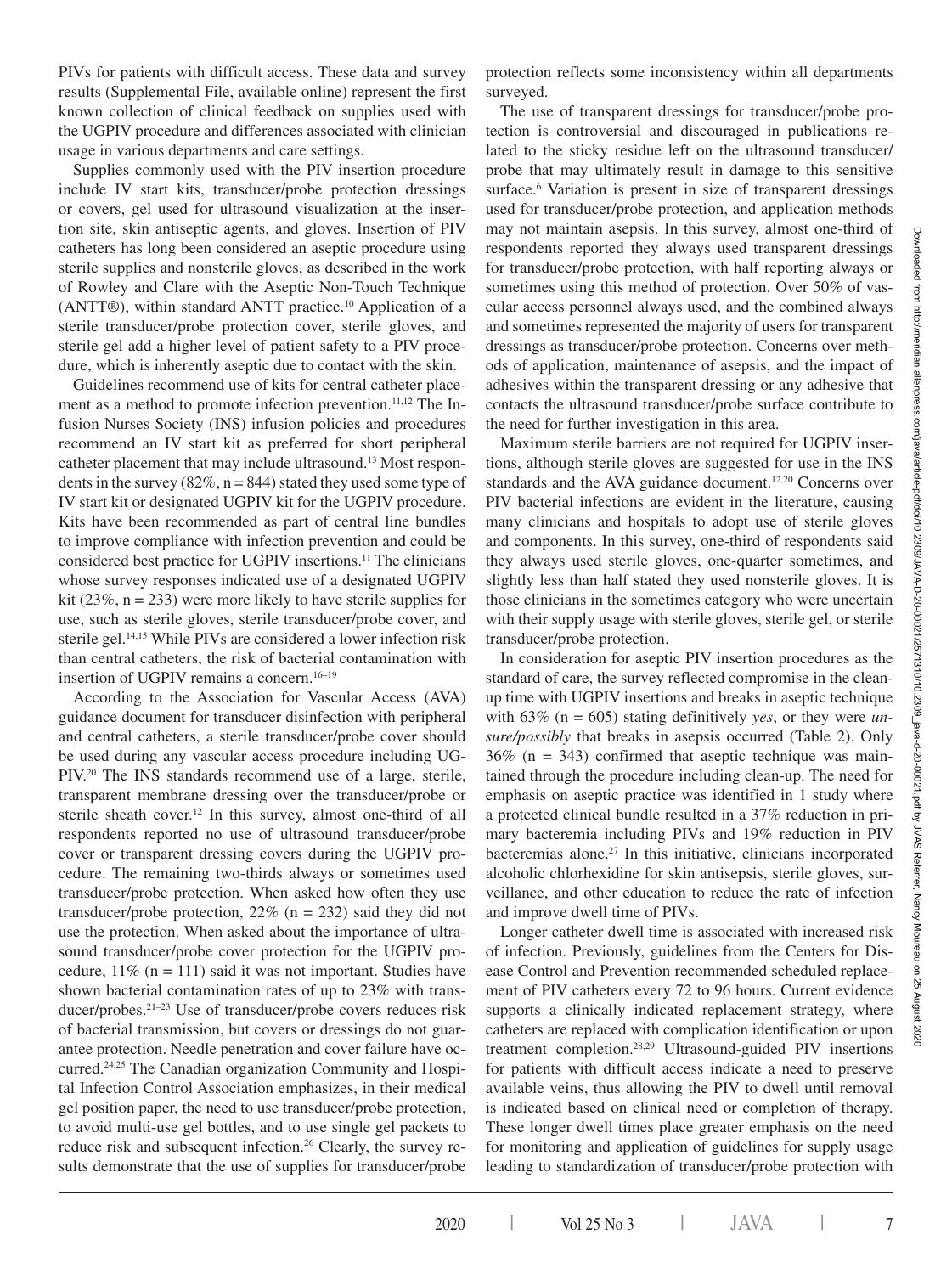sterile gel to minimize the potential for contamination during the insertion procedure.<sup>27</sup>

Risk of infection with UGPIV is also affected by the type of gel used at the insertion site. Gel-needle contamination from skin, hands, or within the gel container is reflected in the literature.<sup>22,30</sup> Guidelines recommend use of sterile gel for procedures that involve nonintact skin and needle punctures into the bloodstream.31 Some transducer/probe covers and gel-separating dressings may mitigate this contamination risk by removing the gel and transducer/probe from the insertion and needle puncture site. In that case, the transducer/probe and gel do not touch areas of nonintact skin or where skin is penetrated as in the insertion area; the contact could then be classified as noncritical. Gel-free insertion practices have been described in the literature and may increase procedural safety and aseptic technique, while reducing costs.<sup>32,33</sup>

Inadequate gel removal from skin after the UGPIV insertion procedure may affect the ability of transparent dressings to adhere to skin and promote accidental dislodgment. For 52% of vascular access specialists ( $n = 222$ ) and 20% of ED clinicians  $(n = 86)$ , inadequate gel removal caused securement and dressing adherence issues. Failure of dressings or securement can lead to catheter failure and accidental dislodgment.<sup>34,35</sup> Of note, 528 respondents failed to answer this category of questions, and a total of  $26\%$  (n = 244) were unsure if there was any effect of dressing adherence with residual gel. The lack of total responses is suggestive of a level of uncertainty with the gel removal and dressing adherence, likely related to the clinician role with insertion and not with patient bedside management.

Concerns over transducer/probe protective cover failure and needle penetration increase the need to consider the type of gel and covers used with UGPIV procedures.<sup>36</sup> Current recommendations include use of sterile gel for all UGPIV procedures.12,20,26,37 Despite these recommendations, the survey shows variable gel use with multi-use gel bottles, single-use, and sterile gel with responses equally divided for each type of gel. More than 22% of survey respondents stated they sometimes used each of the gel categories for multi-use, single, and sterile gel packet. Vascular access specialists had the highest percentage of sterile gel use in comparison with those in EDs and others. In contrast, many vascular access respondents (n = 121, 52%) reported always using multi-use nonsterile gel. The reason for the high percentages in both multi-use gel and sterile gel categories is unclear and may be ascribed to use with pre-assessment vein selection versus the insertion procedure, indicating a possible limitation of the study and question structure. A survey of ultrasound practices in Europe reported similar low percentages of clinicians consistently using sterile gel or ultrasound transducer/probe covers.<sup>36</sup> These reported variables sow doubt, indicate a need for more investigation, and reflect much room for improvement within these UGPIV practices.

When considering antiseptic agents for skin prior to needle penetration, common substances are alcohol, alcoholic CHG, betadine, tincture of iodine, and povidone iodine. Research supports use of CHG + ETOH as the most effective agent for reducing microorganisms on the skin prior to insertion of an IV device.<sup>38,39</sup> In this survey, use of CHG + ETOH for skin antisepsis was reported as *always* by 59% of clinicians functioning as vascular access specialists and 16% of those who work in the ED. One-third of the vascular specialists reported usage of alcohol alone, and 46% of the ED personnel reported not using CHG + ETOH. Variation was present in the *sometimes* and *not used* responses. Skin antisepsis was reported with the least differentiation and highest certainty in practice, with  $89\%$  (n = 936) of all clinician respondents using CHG + ETOH before UGPIV insertions.

The clinical aim with vascular access initiation may vary by department in terms of urgency and speed of device insertion, insertion of the optimal size catheter, and concern for longer catheter dwell time. In this survey, the category of other for department or care setting included responses of intensive care, rapid response team, telemetry, trauma, surgery, education, administration, home care, home infusion, and outpatient services (Table 3). Each of these departmental variations may affect the consistency and type of supplies used in an UGPIV insertion, further punctuating the need for a level of standardization between departments and care settings. Meaningful differences were demonstrated regarding the lack of standardization for UGPIV practice and supply usage among all respondents and between the positions of vascular access specialists and ED clinicians. The supply usage variation was apparent in the ED group, as reflected in responses of use of items *sometimes*. One-quarter of all respondents stated sometimes in all categories, demonstrating clear uncertainty, variation in types and availability of UGPIV supplies used, while indicating a level of inconsistency within their UGPIV practice.

The survey confirms that UGPIV procedures are performed frequently with a high number,  $49\%$  (n = 478) of respondents reporting 5–20 procedures per day. These results and the apparent popularity of UGPIV insertion procedures in the literature underscore the need to establish consistent practices and reinforce policies with all clinicians who perform the procedures.3,4,6,7,15 Increasing use of ultrasound for visualization of veins and real-time needle guidance has increased the cost of PIV insertions with the expense of equipment, clinician training, and supplies used for each procedure. Costs of supplies, including transducer/probe covers or dressings, sterile ultrasound transmission gel, and disinfection of equipment, may exceed the low rate of reimbursement. The increased cost may affect use, availability, and selection of certain supplies such as transducer/probe covers and sterile gel. As has been discussed, guidelines including UGPIV insertions underscore the need for consistent transducer/probe protection, sterile supplies for catheter insertion, gloves, skin antisepsis, and sterile gel for procedures involving nonintact skin.

#### **Limitations**

In this investigation, limitations are represented in the content derived from perceptions, observations, and self-reporting of clinicians performing the procedure. Self-reporting and estimations of patient outcomes are anecdotal, validated only within the strength of numbers and consistency of respondents. The analysis attempted to apply homogeneity within the comparative groups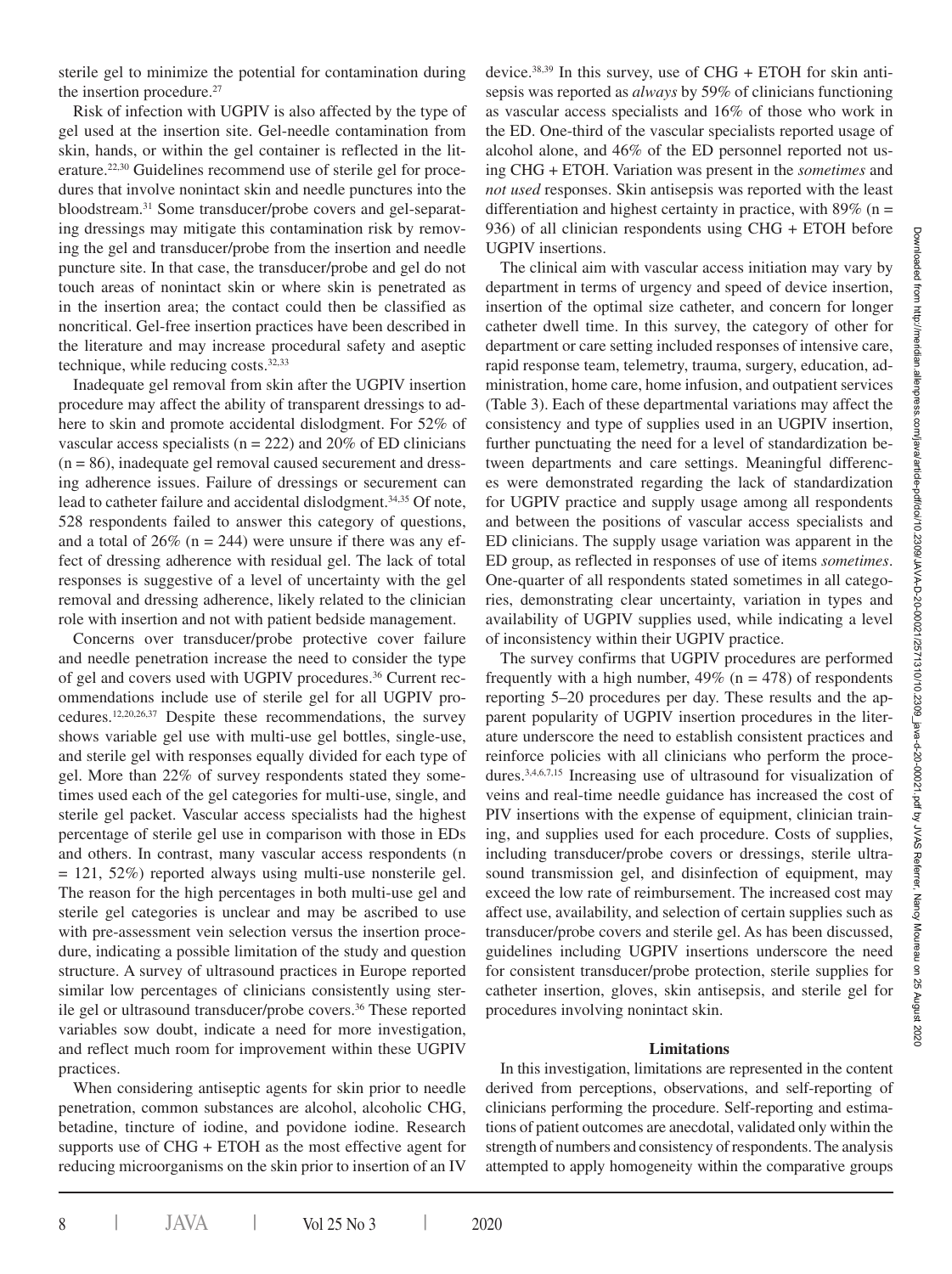of vascular access and ED specialties. The survey was primarily focused on clinicians within nursing associations and social media groups, underrepresenting physicians and others who may also be performing UGPIV insertions. Despite the limitations of self-reported data, this is the first known assessment of supply usage with ultrasound-guided peripheral catheter insertions for clinicians across multiple departments and care settings.

Another limitation is within the best practice measure. It is researcher constructed, without substantial evidence of psychometric validity or reliability. However, in the absence of such a measure, having an estimator to quantify the data was optimal. In addition, although statistically meaningful differences exist in mean and median composite values of the best practice measure, the differences may not be of practical importance. This is, no doubt, due to the overpowering of the investigation. There is a one-to-one relationship between sample size and statistical power; the greater the sample size, the greater the statistical power. Although the literature warns against calculating power retrospectively, there is a precedent.<sup>40</sup> Assuming the minimal and equal sample size of 171 and an a priori  $\alpha$ level of 0.05, we calculate a 98% power to detect a small effect size  $(f = 0.2)$ , suggesting the study is overpowered.

## **Conclusion**

Current practices with supplies used with UGPIV insertions vary within different departments and care settings. Patient safety concerns, along with the need for heightened attention to the aseptic technique used during UGPIV insertion procedures, make the results of this survey pertinent. The data demonstrate a wide variety of practices, reflecting the need for policy consistency and identification of better methods to effectively apply guidelines for UGPIV insertions. These results and identified variabilities suggest the need for investigation of guideline application and evaluation of compliance within policies for all departments and care settings to promote standardization of safety practices with UGPIV insertions.

## **Disclosures**

Nancy Moureau is the owner and working Chief Executive Officer for PICC Excellence, Inc. She performs research, is a consultant, and serves on the speaker's bureau in conjunction with 3M, Access Scientific, BBraun, Chiesi, Echonous, Linear Medical, Nexus Medical, Parker Laboratories, and Teleflex.

Survey and data collection support was received from Parker Laboratories and Dowling and Dennis Associates. This research was supported through PICC Excellence, Inc. by Parker Laboratories.

The authors have no conflict of interest to disclose.

N.M. conceived of, designed, and served as the principal investigator of the study. N.M. and G.E.G. jointly formulated the research question, specific aims, and hypotheses. N.M. drafted the Introduction and Discussion sections. G.E.G. drafted the Methods and Results sections. N.M. and G.E.G. provided critical revisions. Both authors contributed to subsequent revisions of the manuscript. N.M. formatted the final manuscript and serves as corresponding author. N.M. and G.E.G. approved the final manuscript.

## **Acknowledgments**

The authors wish to acknowledge Jeff Furnas and Adrienne Wright for assistance with survey development, data collection, and reporting; Janice Radak for editorial support; Matthew Ostroff of St. Josephs Regional Medical Center for validation assistance; Jayesh Patel and Dr. Usha Sambamoorthi of West Virginia University Medical Center for question validation and economic input; all those who participated in the survey validation; and all respondents for their contributions to this study.

#### **About the Authors**

Nancy Moureau, PhD, RN, CRNI®, CPUI®, VA-BC™ is an internationally recognized speaker and expert in the field of PICCs and vascular access practice. Dr. Moureau, the owner and working Chief Executive Officer of PICC Excellence, Inc. is an educational consultant working with online program development, project management, advisory boards, and speakers' bureaus to share information about vascular access. An active clinician, she continues to perform vascular access and infusion services through Infinity Infusion Nursing. Dr. Moureau chaired the International Consensus Forum for the World Congress of Vascular Access Standard Minimal Requirements for Central Venous Access Devices. As an adjunct associate professor at Griffith University in Brisbane, Australia, she conducted research in the One Million Global Prevalence study, the ESCAPE skin colonization multicenter research, and is a member of the Alliance for Vascular Access Teaching and Research.

Gregory E. Gilbert, EdD, MSPH, PStat®, is owner of SigmaStats® Consulting, LLC, a statistical consulting firm specializing in consulting in all types of research including research with doctoral nurse practitioner students, medical education research, and simulation and game-based learning. Dr. Gilbert is also a Senior Statistical Analyst for ICON plc, a full-service contract research organization. With over 25 years of experience, Dr. Gilbert has over 80 peer-reviewed publications and over 100 peer-reviewed presentations. Dr. Gilbert is also an assistant editor for 2 journals and a reviewer for numerous others.

## **References**

- 1. Alexandrou E, Ray-Barruel G, Carr PJ, et al. Use of short peripheral intravenous catheters: characteristics, management, and outcomes worldwide. *J Hosp Med*. 2018; 13(5). doi:10.12788/jhm.3039.
- 2. Dychter SS, Gold DA, Carson D, Haller M. Intravenous therapy: a review of complications and economic considerations of peripheral access. *J Infus Nurs*. 2012;35(2):84–91.
- 3. Galen B, Baron S, Young S, Hall A, Berger-Spivack L, Southern W. Reducing peripherally inserted central catheters and midline catheters by training nurses in ultrasound-guided peripheral intravenous catheter placement. *BMJ Qual Saf*. 2020;29(3):245–249.
- 4. van Loon FHJ, Buise MP, Claassen JJF, Dierick-van Daele ATM, Bouwman ARA. Comparison of ultrasound guidance with palpation and direct visualisation for peripheral vein cannulation in adult patients: a systematic review and meta-analysis. *Br J Anaesth*. 2018;121(2):358–366.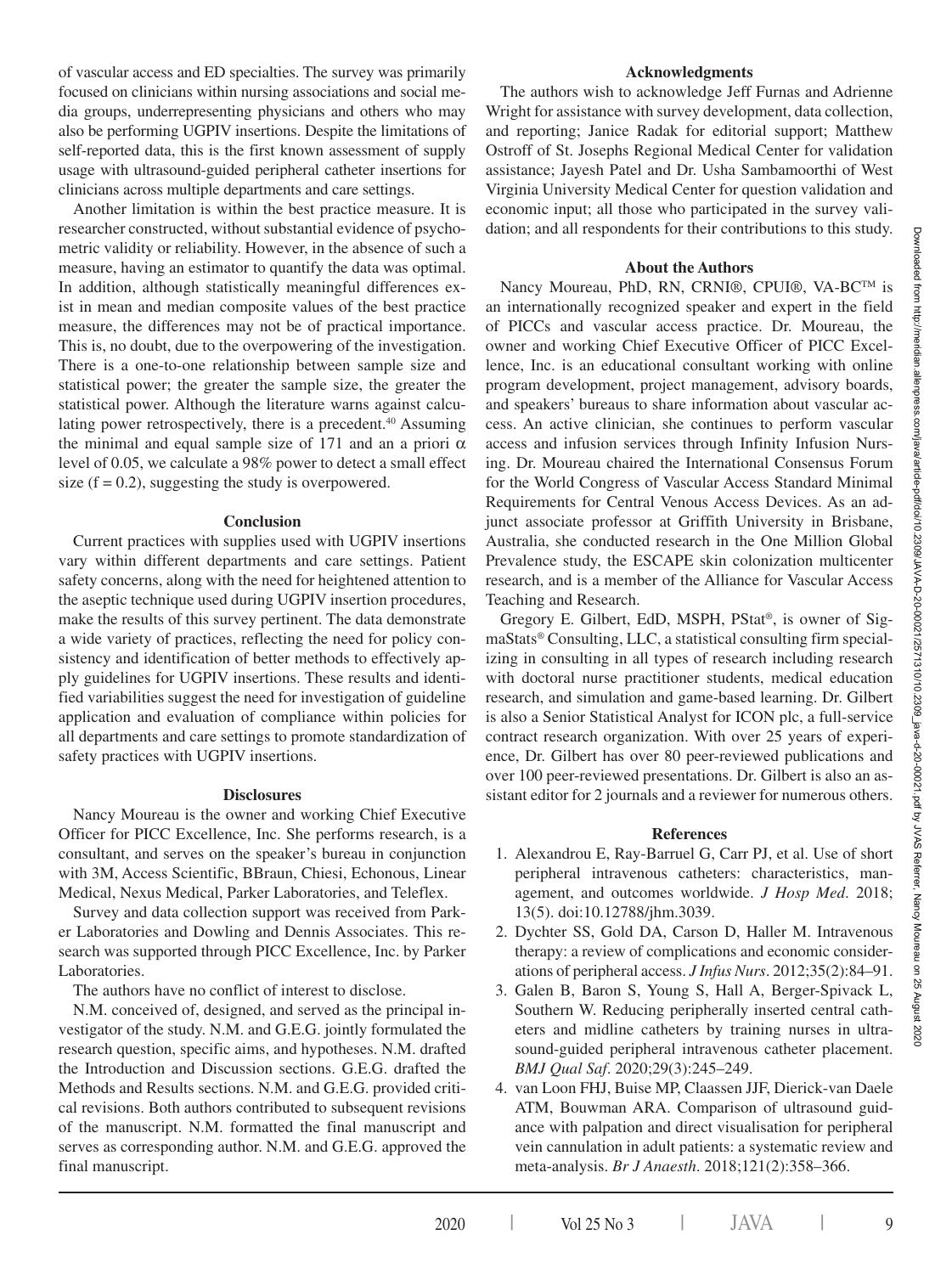- 5. Armenteros-Yeguas V, Garate-Echenique L, Tomas-Lopez MA, et al. Prevalence of difficult venous access and associated risk factors in highly complex hospitalised patients. *J Clin Nurs*. 2017;26(23-24):4267–4275.
- 6. Gottlieb M, Sundaram T, Holladay D, Nakitende D. Ultrasound-guided peripheral intravenous line placement: a narrative review of evidence-based best practices. *West J Emerg Med*. 2017;18(6):1047–1054.
- 7. Stuckey C, Curtis MP. Development of a nurse-led ultrasound-guided peripheral intravenous program. *J Vasc Nurs*. 2019;37(4):246–249.
- 8. Holm S. World Medical Association Declaration of Helsinki: ethical principles for medical research involving human subjects. *International Encyclopedia of Ethics*. 2013.
- 9. Carrico RM, Furmanek S, English C. Ultrasound probe use and reprocessing: results from a national survey among U.S. infection preventionists. *Am J Infect Control*. 2018;46(8):913–920.
- 10. Rowley S, Clare S. Standardizing the critical clinical competency of aseptic, sterile, and clean techniques with a single international standard: Aseptic Non-Touch Technique (ANTT®). *JAVA*. 2019;24(4):12–17.
- 11. Marschall J, Mermel LA, Fakih M, et al. Strategies to prevent central line-associated bloodstream infections in acute care hospitals: 2014 update. *Infect Control Hosp Epidemiol*. 2014;35(7):753–771.
- 12. Gorski L, Hadaway L, Hagle M, et al. Infusion therapy: standards of practice (Supplement 1). *J Infus Nurs*. 2016;39(1S):S1–S159.
- 13. Infusion Nurses Society. *Infusion Nurses Society Policies and Procedures for Infusion Nursing*. 5th ed. Infusion Nurses Society; 2016.
- 14. Paladini A, Chiaretti A, Sellasie KW, Pittiruti M, Vento G. Ultrasound-guided placement of long peripheral cannulas in children over the age of 10 years admitted to the emergency department: a pilot study. *BMJ Paediatr Open*. 2018;2(1):e000244. doi:10.1136/bmjpo-2017-000244.
- 15. Panebianco NL. Ultrasound-guided vascular access. In: Baker RD Jr, Baker SS, Davis AM, eds. *Emergency Pointof-Care Ultrasound*. Hoboken, NJ: John Wiley & Sons Ltd; 1997:254–271. 2017:287–295.
- 16. Campagna S, Gonella S, Zerla PA, et al. The risk of adverse events related to extended-dwell peripheral intravenous access. *Infect Control Hosp Epidemiol*. 2018;39(7):875–877.
- 17. Zhang L, Cao S, Marsh N, et al. Infection risks associated with peripheral vascular catheters. *J Infect Prev*. 2016;17(5):207–213.
- 18. DeVries M, Valentine M. Bloodstream infections from peripheral lines: an underrated risk. *Am Nurs Today*. 2016;11(1). https://www.myamericannurse.com/piv/.
- 19. Mermel LA. Short-term peripheral venous catheter–related bloodstream infections: a systematic review. *Clin Infect Dis*. 2017;65(10):1757–1762.
- 20. Thompson J, Garrett JH. Transducer disinfection for evaluation and insertion of peripheral and central catheters for vascular access teams and clinicians. *JAVA*. 2018;23(3):141–146.
- 21. Mullaney P, Munthali P, Vlachou P, Jenkins D, Rathod A, Entwisle J. How clean is your probe? Microbiological assessment of ultrasound transducers in routine clinical use, and cost-effective ways to reduce contamination. *Clin Radiol*. 2007;62(7):694–698.
- 22. Mullins K, Burnham K, Henricson EK, Cohen S, Fair J, Ray JW. Identification and analysis of bacterial contamination of ultrasound transducers and multiuse ultrasound transmission gel bottle tips before and after the aseptic cleansing technique. *J Ultrasound Med*. 2020. doi:10.1002/jum.15300.
- 23. Chu K, Obaid H, Babyn P, Blondeau J. Bacterial contamination of ultrasound probes at a tertiary referral university medical center. *Am J Roentgenology*. 2014;203(5):928– 932.
- 24. Shokoohi H, Armstrong P, Tansek R. Emergency department ultrasound probe infection control: challenges and solutions. *Open Access Emerg Med*. 2015;7:1–9.
- 25. Carrico RM, Furmanek S, English C. Ultrasound probe use and reprocessing: results from a national survey among US infection preventionists. *Am J Infect Control*. 2018;46(8):913–920.
- 26. Milligan B, O'Brien M, Clarke S, et al. CHICA-Canada medical gel position statement. June 15, 2020. Retrieved from https://ipac-canada.org/photos/custom/OldSite/pdf/ medgels.pdf. Available online March 2005.
- 27. DeVries M, Valentine M, Mancos P. Protected clinical indication of peripheral intravenous lines: successful implementation. *JAVA*. 2016;21(2):89–92.
- 28. Rickard CM, Webster J, Wallis MC, et al. Routine versus clinically indicated replacement of peripheral intravenous catheters: a randomised controlled equivalence trial. *Lancet*. 2012;380(9847):1066–1074.
- 29. Stevens C, Milner KA, Trudeau J. Routine versus clinically indicated short peripheral catheter replacement: an evidence-based practice project. *J Infus Nurs*. 2018;41(3):198–204.
- 30. Oleszkowicz SC, Chittick P, Russo V, Keller P, Sims M, Band J. Infections associated with use of ultrasound transmission gel: proposed guidelines to minimize risk. *Infect Control Hosp Epidemiol*. 2012;33(12):1235– 1237.
- 31. Nyhsen C, Humphreys H, Koerner R, et al. Infection prevention and control in ultrasound-best practice recommendations from the European Society of Radiology Ultrasound Working Group. *Insights Imaging*. 2017;8(6):523–535.
- 32. Thorn S, Gopalasingam N, Bendtsen TF, Knudsen L, Sloth E. A technique for ultrasound-guided blood sampling from a dry and gel-free puncture area. *J Vasc Access*. 2016;17(3):265–268.
- 33. Drafz M, Goeller K, Dizon B, Buc D, Moureau N. Efforts toward standardization of UGPIV insertion through quantitative clinical product evaluation. In: Association for Vascular Access Annual Scientific Conference; Scientific Abstract Poster October 5, 2019; Las Vegas, NV.
- 34. Rickard CM, Marsh N, Webster J, et al. Dressings and securements for the prevention of peripheral intravenous cath-